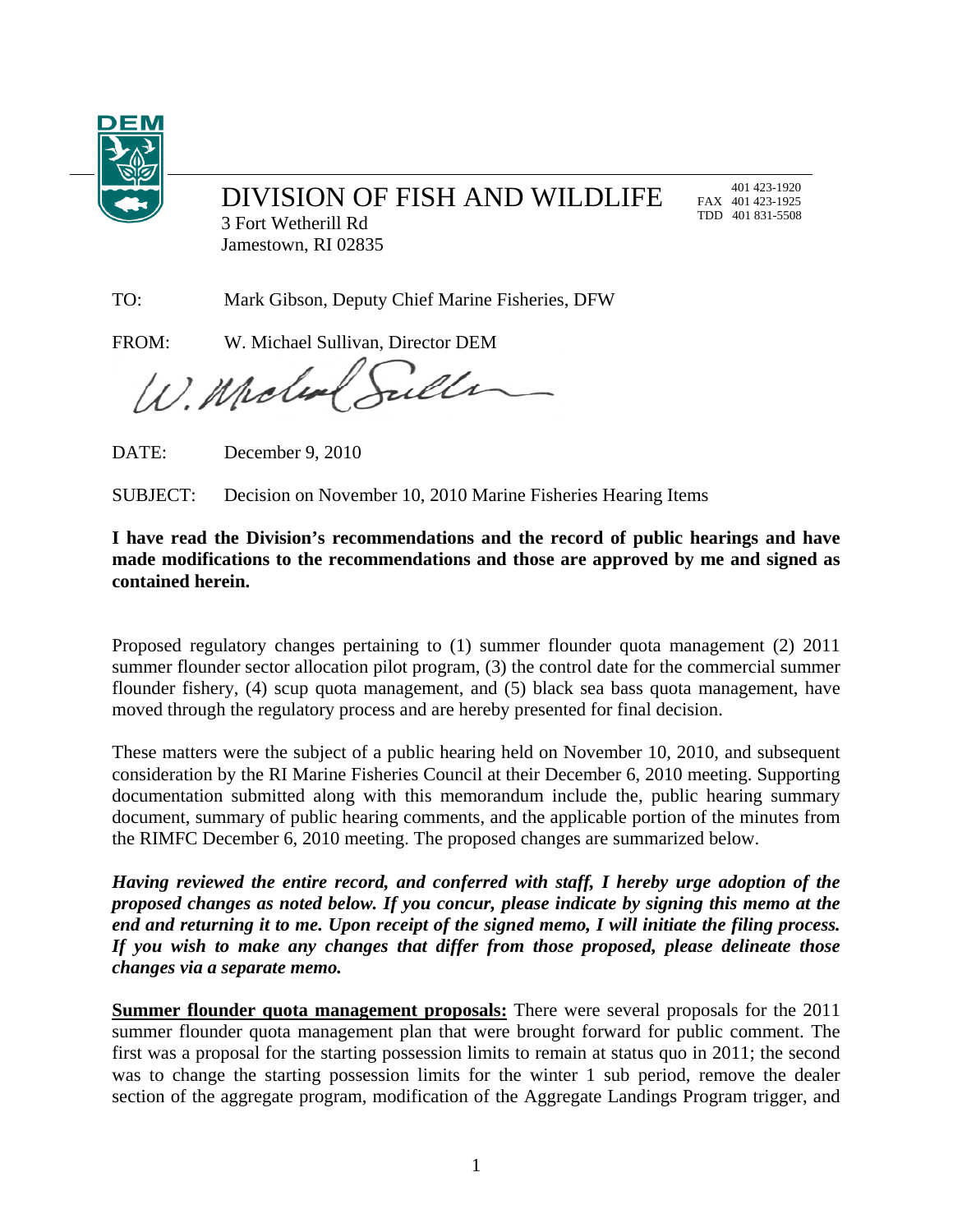logbook requirement. These combined proposals came from the Division and suggested raising the sub period starting possession limits in the winter 1 sub period to 300 pounds/day (from 200 pounds/day) or 3,000 pounds/week (from 2,000 pounds/week) for the aggregate program, remove irrelevant dealer language from the aggregate program, modify the Aggregate Landings Program trigger to 90% (from 80%), and establish volunteer enrollment in the **e-Trip electronic logbook program**. The third proposal was to remove the Friday & Saturday closures in the summer sub period. The fourth proposal was to split the summer period into two sub periods with equal allocations, which would be May 1 through August 31 with a 17.5% allocation and September 1 through October 31 with a 17.5% allocation. The fifth proposal was to reallocate additional pounds for 2011 with bias toward the summer period in the following manner: winter  $1 = 25\%$ ; summer = 50%; winter  $2 = 25\%$ . The last proposal was to repeal or modify the 3-year penalty provision from the aggregate landing program.

There were a number of public comments made on the various proposals with the majority of commercial fishermen supporting the second proposal. Most people were in favor of increasing the winter 1 sub period to 300 pounds per day and 3,000 pounds per week. For the summer sub period most people were in support of 100 pounds per day however there was a proposal to increase the aggregate from status quo 350 pounds per week to 450 pounds per week if the Friday and Saturday closures remained during the summer sub period.

The commercial fishing industry was in support of removing the Friday and Saturday closures during the summer sub period claiming that the increase in quota would justify the removal of these closures. The recreational fishermen and a few commercial fishermen were opposed to removing the Friday and Saturday closures noting there would be increased commercial pressure on the fishery during the weekend when recreational fishermen were trying to fish and some commercial fishermen were concerned that the quota would be used up too fast, requiring a drop in the possession limit to 50 pounds per day. There was consensus among commercial fishermen that the possession limit should not be less than 100 pounds per day.

There seemed to be consensus with the public hearing audience that they were opposed to proposals 4 (splitting the summer periods), 5 (Reallocating additional pounds for 2011 with bias toward summer period), and 7 (repeal/modify the 3-year penalty provision from the aggregate program). However, the RICRRA called for the penalty provision to be reviewed and refined such that major and a minor violation would be distinguishable and treated as such during qualification.

The summer flounder advisory panel (AP) voted 2 to support and 5 opposed on the proposal to reopen the Friday and Saturday closure days. Those that were opposed felt that opening Friday and Saturday would use up the quota earlier in the season forcing the possession limit back to 50 pound per day.

The Division recommends maintaining the status quo sub-period allocation formula but increasing the starting possession limits for 2011. Staff has modeled starting possession limits, including a participation variable, with the objective of keeping sub-periods open at a minimum 100 lb limit. The Division recommends increasing the winter I starting limit from 200 to 300 pounds per day and from 2,000 to 3,000 pounds per week for the aggregate program. Starting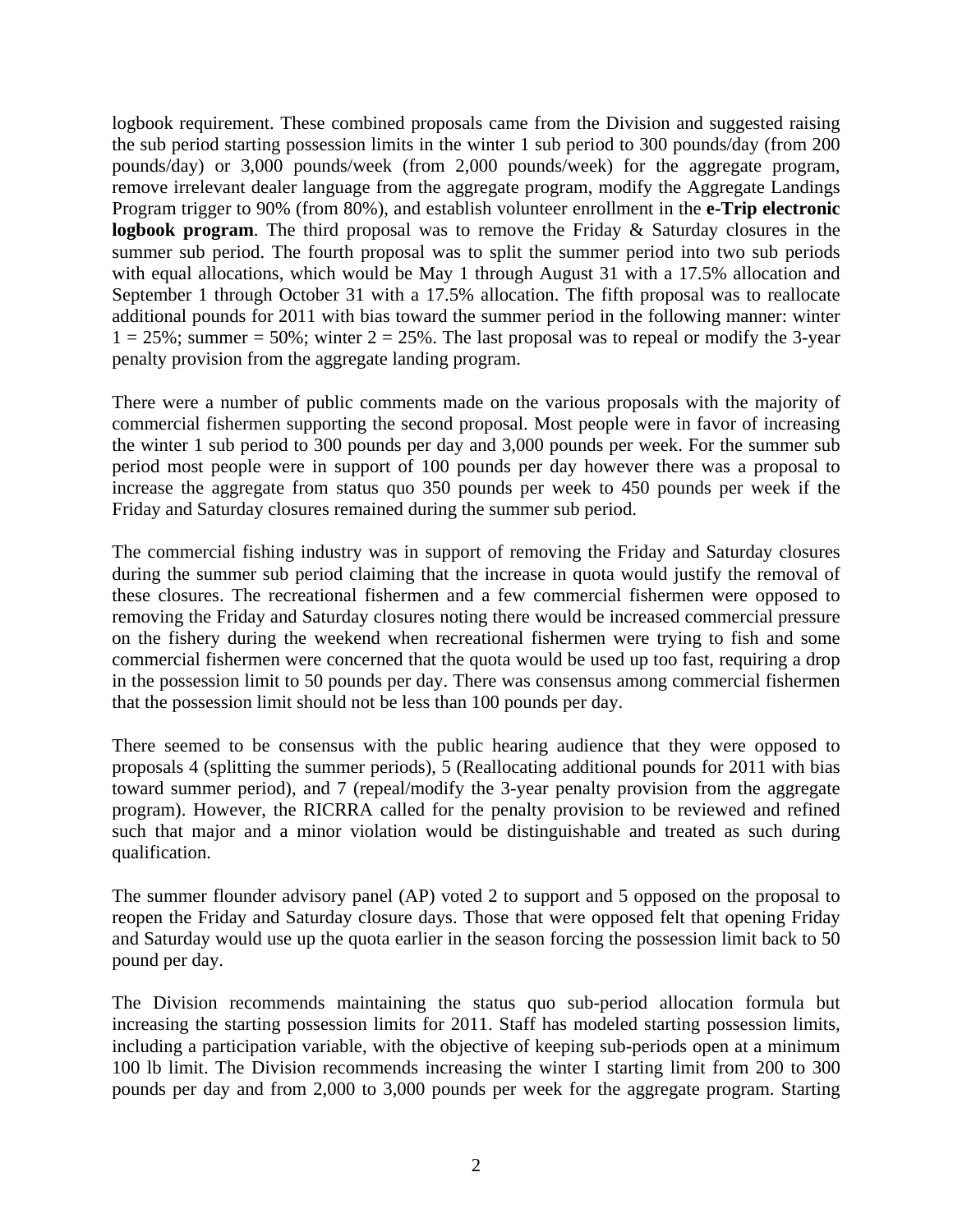limits for summer and winter II should remain at 100 and 600 pounds respectively. This should allow for complete harvest of the allocations with as little mid-season adjustment as possible. The Division supports eliminating the Friday and Saturday closure. We cannot quantify any benefits to rod and reel fisheries from maintaining the closure. The Division does see clear business flexibility and safety benefits associated with a 7 day fishery for the commercial sector. The Division does not support a summer accumulation trigger whereby the 100 lb limit would be reduced to 50 lbs. Given the inherent time delays in the SAFIS and RSA quota tracking systems, we cannot precisely determine when a particular percentage is reached to enact such a fine-scale adjustment. Further, a limit as small as 50 pounds may perturb participation levels, reduce landings rate, and so require large end-of-period possession limit increases. We recommend that the 100 pound limit remain in effect until the end of the sub-period or until the allocation has been reached. Two final Division recommendations would be to drop the three-year violations provision and allow the use of electronic logbooks in lieu of paper logbooks if supported by the RIDEM Enforcement Division.

At the December 7, RIMFC meeting the Council voted (4) in support to (1) opposed, to recommend that the Director remove the Friday and Saturday closures in the summer sub period. They also voted unanimously to recommend that the Director adopt the Division's proposal (proposal #2) with one change, to increase the possession limit for the summer sub period from 350 pounds per week to 500 pounds per week in light of the reopening Friday and Saturday. This option included the following: in the winter 1 sub period during the aggregate period 300 lbs/day or if in the aggregate landing program 3,000 lbs/week. The summer sub period would then be set at 100 lbs/day or if in the aggregate program 500 lbs/week. For the winter 2 sub period, the possession limit would be 600 lbs/day. This proposal also removed irrelevant dealer language from the aggregate program; modified the aggregate landings program trigger from 80% to 90%; and modified the logbook requirement to allow an exemption for volunteer enrollment in the e-Trip electronic logbook program. The Council had no interest in repealing the 3-year penalty provision and DFW defers to RIDEM Division of Enforcement on this issue.

*As supported by the Council, I approve increasing the winter I starting limit for summer flounder from 200 to 300 pounds per day and from 2,000 to 3,000 pounds per week for those in the aggregate program. Starting possession limits for the summer sub period will remain at 100 lbs/day or if in the aggregate program increased from 350 lbs/week to 500 lbs/week. The starting limit for winter II shall remain at 600 pounds. I reject eliminating the Friday and Saturday closures and allowing the use of electronic logbooks in lieu of paper logbooks, but approve eliminating the unnecessary dealer section of the aggregate landing program, and approve modifying the aggregate landings program trigger from 80% to 90%. A Friday and Saturday opening, while attractive from a business flexibility standpoint, carries the risk of increasing effort such that a reduction to 50 pounds per day or outright closure might be needed during the summer. It is my intent for the summer fishery to remain open at the 100 pound limit. Retaining the Friday and Saturday closure makes this probable given the 2011 increase in state quota. The closure can be re-evaluated for 2012 with 2011 summer performance in hand. With regard to reporting, I note that federal vessel trip reports are required of federal fishers who constitute the majority of participants in the aggregate program and the attractiveness of all electronic filings but until resources are available that*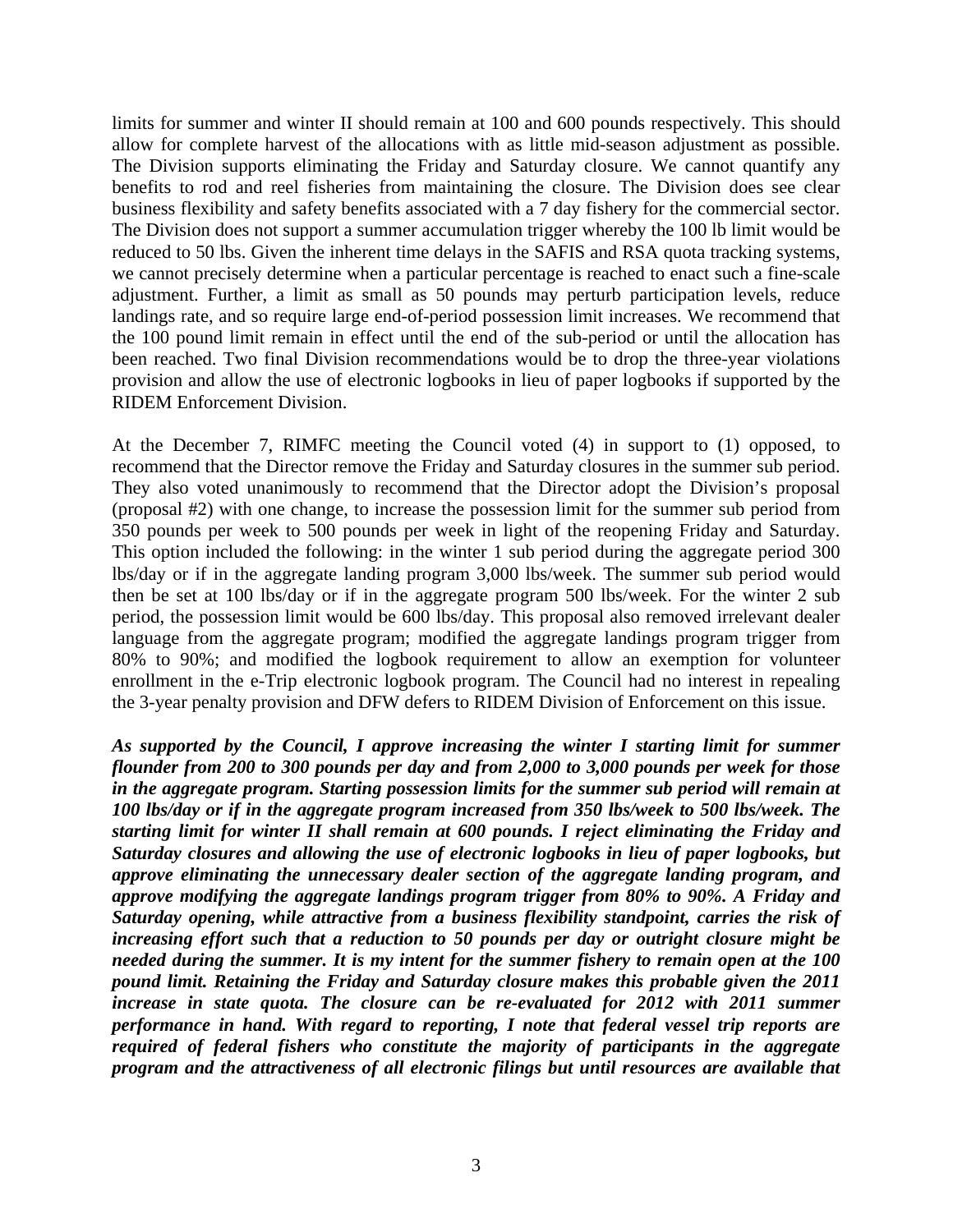*allow RIDEM Division of Enforcement to have 'real time' knowledge of landings approving electronic logbooks is unwise .* 

| $\blacktriangledown$ | Affirmed as modified above |
|----------------------|----------------------------|
|                      | W. Molen Sule              |
|                      |                            |

**W. Michael Sullivan, Director Date** 

**\_\_\_\_\_\_\_\_\_\_\_\_\_\_\_\_\_\_\_\_\_\_\_\_\_\_\_\_\_\_\_\_\_\_\_\_\_\_\_\_ 12/9/2010**

**Proposal to continue/expand/modify the summer flounder sector allocation program in 2011:** There were three proposals that were brought forward for public comment. The first was a proposal for continuation of the summer flounder sector allocation pilot program into 2011 with the program running from January 1 through December 31. The second proposal was to repeal or modify the 3-year penalty provision. The third proposal was adoption of a percentage cap on the size of individual sectors.

All of the individuals that spoke at the public hearing were opposed to all three proposals. They were opposed to the continuation of the of the fluke sector pilot program, repealing the 3-year penalty provision, and opposed to the adoption of a percentage cap on the size of individual sectors. Some individuals called for the sector pilot program to be terminated. The RICRRA called for reevaluation and refinement of the penalty provisions expressing concerns about major and minor violations. Others questioned the language associated with the adoption of a percentage cap on the size of individual sectors. The majority commented that there should be a percentage cap of allocated quota for the total sector allocation program not for single sectors.

The summer flounder AP was in support of continuing the summer flounder sector allocation pilot program and allowing it to be a full year program.

The Division supports the continuation of the summer flounder sector allocation pilot program into 2011 with the program running from January through December. Further, the DFW recommends that this be the final year of the pilot project to be conducted in parallel with a series of roundtable meetings in the coming year to evaluate sector and alternative management programs for 2012 as set forth at the RIDEM November 4, 2010 roundtable meeting.

The Council voted (3) in support, (1) opposed, and (1) abstained, to approve the motion to recommend that the Director continue the summer flounder sector allocation pilot program in status quo format with the program running from January 1 through December 31.

*As recommended and supported by the Council, the Summer Flounder AP, and the Division, I approve continuation of the summer flounder sector allocation pilot program for 2011 with the program running from January 1 through December 31. At this time, I do not approve*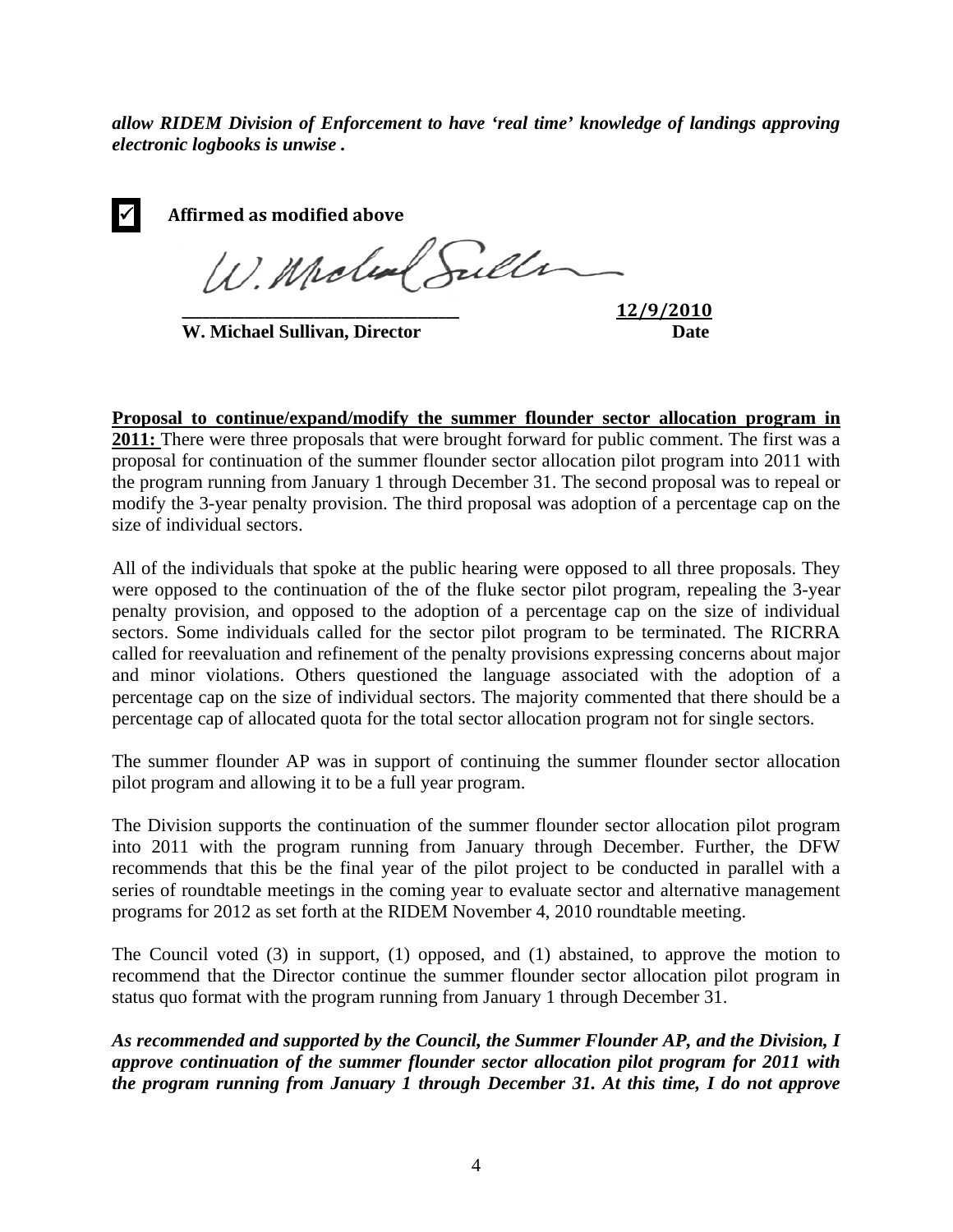*adoption of a percentage cap on the size of individual sectors or removing the 3-year penalty provision.* 

| ✔ | Affirmed as modified above |  |
|---|----------------------------|--|
|   | W. Moland Sull             |  |
|   |                            |  |

**W. Michael Sullivan, Director** 

**\_\_\_\_\_\_\_\_\_\_\_\_\_\_\_\_\_\_\_\_\_\_\_\_\_\_\_\_\_\_\_\_\_\_\_\_\_\_\_\_ 12/9/2010**

**Proposal to modify the control date for the commercial summer flounder fishery:** The Division proposed to modify the control date for the commercial summer flounder fishery to December 31, 2010 (from December 31, 2009).

All individuals that spoke at the public hearing were opposed to having a control date and were in support of eliminating the control date from the summer flounder fishery.

The Division recommends advancing the December 2009 control date one year to December 2010. This would provide a clear, retrospective block of SAFIS data reporting years that could be considered for participation history should the 2011 roundtable forums indicate a desirability to move forward with further sectors in the summer flounder and/or other quota managed fisheries.

The Council voted (3) in support and (2) opposed, to recommend that the Director modify the control date for the commercial summer flounder fishery to December 31, 2010.

*As supported by the Council, I adopt advancing the control date one year from December 31, 2009 to December 31, 2010.*



W. Model Sulle

**W. Michael Sullivan, Director Date** 

**\_\_\_\_\_\_\_\_\_\_\_\_\_\_\_\_\_\_\_\_\_\_\_\_\_\_\_\_\_\_\_\_\_\_\_\_\_\_\_\_ 12/9/2010**

**Scup quota management proposals:** There were three proposals that were brought forward for public comment. The first was a proposal for the starting possession limits to remain at status quo in 2011; the second was to increase starting possession limits, remove the permitting requirement for the winter scup aggregate program, change the winter 1 program from a biweekly to a single week program, modify the sub period language from hard dates to more flexible language to accommodate the aggregate program, and repeal or modify the current logbook requirement to allow fishermen to avail themselves of electronic logbook reporting. These combined proposals came from the Division. The third proposal also came forward from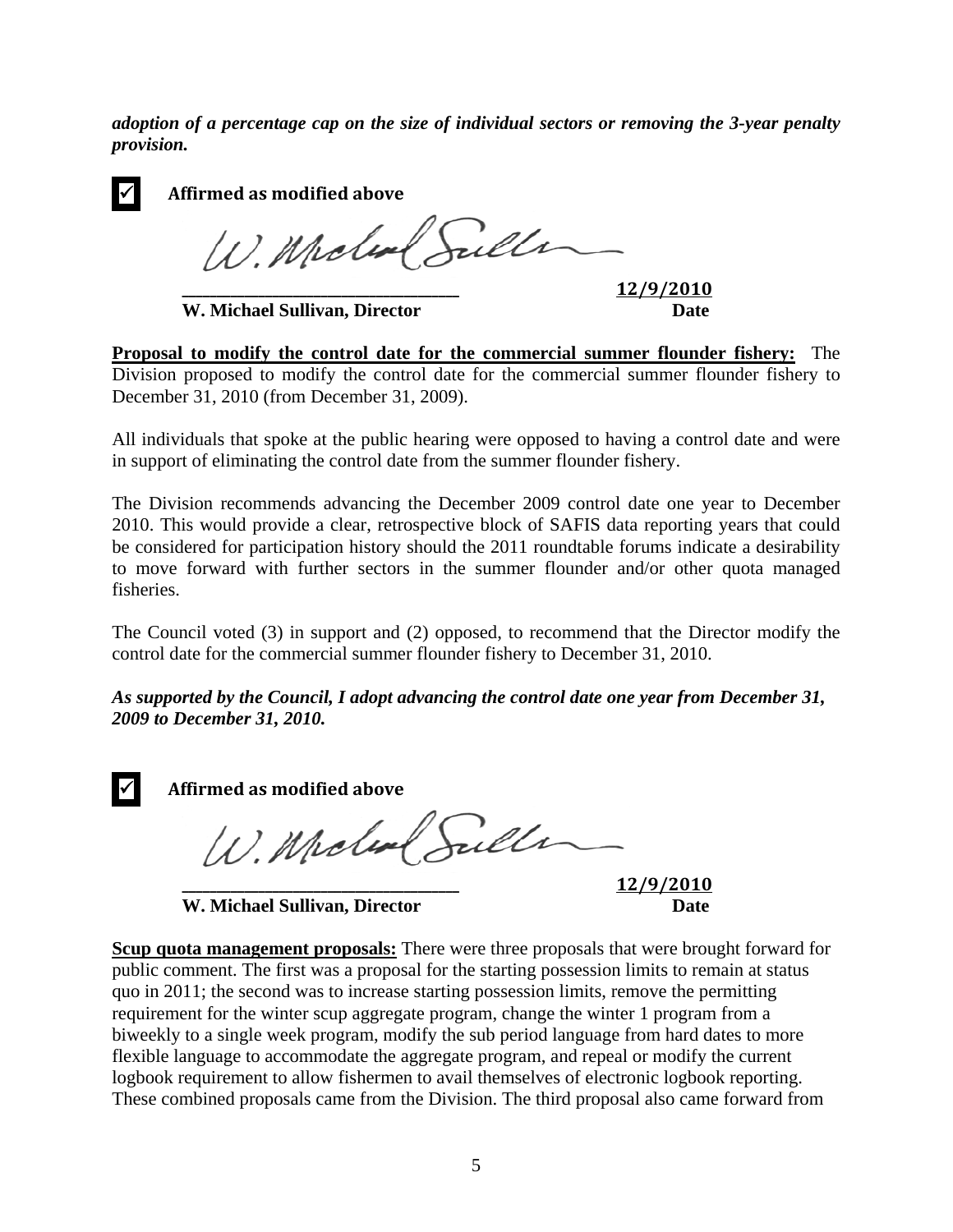the Division and recommended reestablishing the DFW authority to move quota from the floating fish trap allocation into the general category fishery.

At the public hearing a number of individuals supported proposal #2 (Division recommendations to increase starting possession limits, etc.). There was a recommendation to support proposal #2 but have the possession limit for all three summer periods the same, between 0 and 700 pounds per week. Another individual supported a proposal for the summer periods to be not less than 100 pounds per day and 700 pounds per week throughout the season.

Regarding proposal #3 (reestablishing DFW authority to move quota from floating fish traps to general category), the consensus at the public hearing was for the DFW to meet with the floating fish trap people and set a specific roll over date.

The Division recommends increasing the starting possession limits for the commercial scup fishery. The Division had recommended an initial set of increased possession limits under proposal 2 to the AP. With experience of the 2010 state portion of the fishing year complete and anticipating a 42% increase in quota for 2011, the DFW recommends increasing those starting possession limits to the following:

- i. Spring sub period  $-1,000$
- ii. Summer sub period 700
- iii. Fall sub period 700.

The Division also recommends allowing the winter I possession limit period to change from two weeks to one week (ASMFC program) and removing the permit requirement for the winter aggregate program. Another Division recommendation would be for allowing the use of electronic logbooks in lieu of paper logbooks if supported by the RIDEM Enforcement Division. As a final recommendation the Division recommends reestablishing the DFW authority to move allocation from the floating fish trap (FFT) sector to the general category sector when it is clear the FT sector will not catch their allocation. That authority should begin on June  $15<sup>th</sup>$ . The DFW agrees to include the language as presented at the public hearing regarding the written correspondence to notify trap companies when the authority is exercised.

The Council voted unanimously to recommend that both (proposal #2) and (proposal #3) pertaining to scup quota management go forward to the Director for adoption. Proposal #2 included the following: changing the winter 1 program from a biweekly program to a single week program at 30,000 pounds, remove the permitting requirement for the winter scup aggregate program, modify the sub period language from hard dates to more flexible language to accommodate the aggregate program, and repeal or modify the current logbook requirement to allow electronic logbook reporting. Starting date and possession limits as follows:

Winter 1 (January 1- April 30) between 0 and 30,000 lbs/week

(May 1 - July 3) between 0 and 700 lbs/week

(July 3 – September 18) between 0 and 500 lbs/week

(September 18 – October 31) between 0 and 500 lbs/week

(Winter 2 (November 1 – December 31) 2,000 lbs/day

This motion also included recommending that the Director adopt proposal #3, which was the Division recommendation to reestablish the DFW authority to move quota from the floating fish trap allocation into the general category fishery.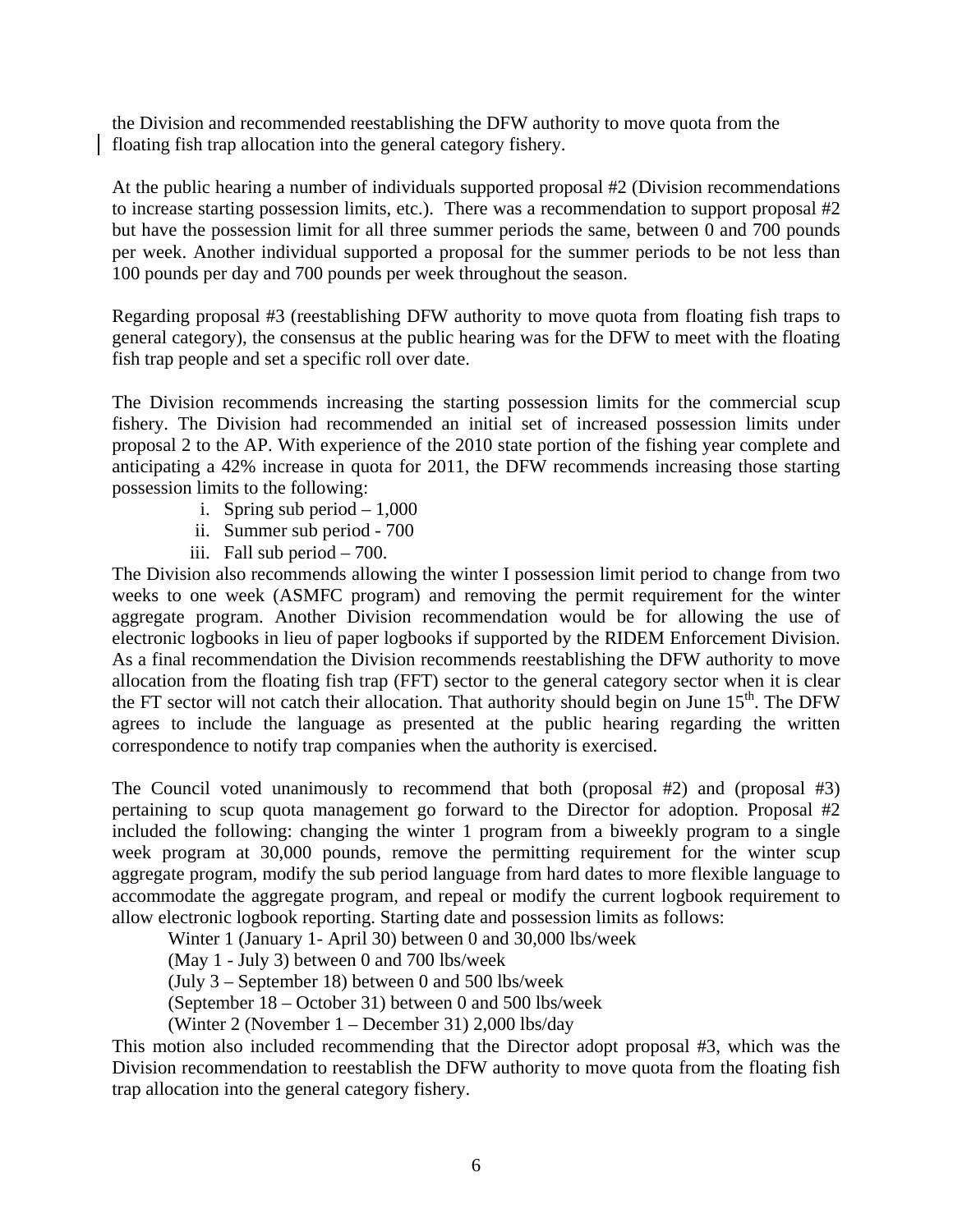*As supported by the Council, I adopt changing the winter 1 possession limit period from a two week program to a one week program and to remove the permit requirement for the winter aggregate program. The starting possession limit for the scup winter 1 period would be 30,000 pounds per week and the starting limits for spring, summer, and fall should be increased to 1,000 pounds per week, 700 pounds per week, and 700 pounds per week respectively. These limits are greater than recommended by council but reflect the most recent assessment by the Division of scup catch rates and 2011 quota available. I approve the reestablish the DFW authority to move allocation from the scup floating fish trap (FFT) sector to the scup general category sector when it is clear the FFT sector will not catch their allocation. Since no date was specified by the Council I suggest that authority should begin on June 15th.* 

9 **Affirmed as modified above** W. Molen Sulle **\_\_\_\_\_\_\_\_\_\_\_\_\_\_\_\_\_\_\_\_\_\_\_\_\_\_\_\_\_\_\_\_\_\_\_\_\_\_\_\_ 12/9/2010**

**W. Michael Sullivan, Director Date** 

**Black sea bass quota management proposals:** Four proposals for 2011 black sea bass quota management were brought forward for public comment. The first was a proposal to remain at status quo for 2011, and the second was to extend the length of the August closure stating from July 20 through August 31. The third proposal was to develop an aggregate program modeled after the scup summer program. The fourth proposal was to increase the starting possession limit from 50 to 100 pounds per day in the spring through fall sub periods.

Comments provided at the public hearing were in support of either proposal #1 (status quo) or proposal #2 (extend length of the August closure). People were opposed to proposal #3 (develop an aggregate program), and proposal #4 (increase possession limits in spring through fall periods). One suggestion was to expand the closure period even more in proposal #2, from the proposed July 20 date to July 15. This would be a closure from July 15 through August 31. Another proposal was offered (proposal # 5) for a possession limit of 25 pounds per day and leave it open all summer. Once this proposal was offered many individuals voiced support for this proposal because it would keep the fishery open longer.

The Division did not have any recommendations other than status quo. The issue remains a very small quota that does not allow for a continuous open season with a reasonable possession limit.